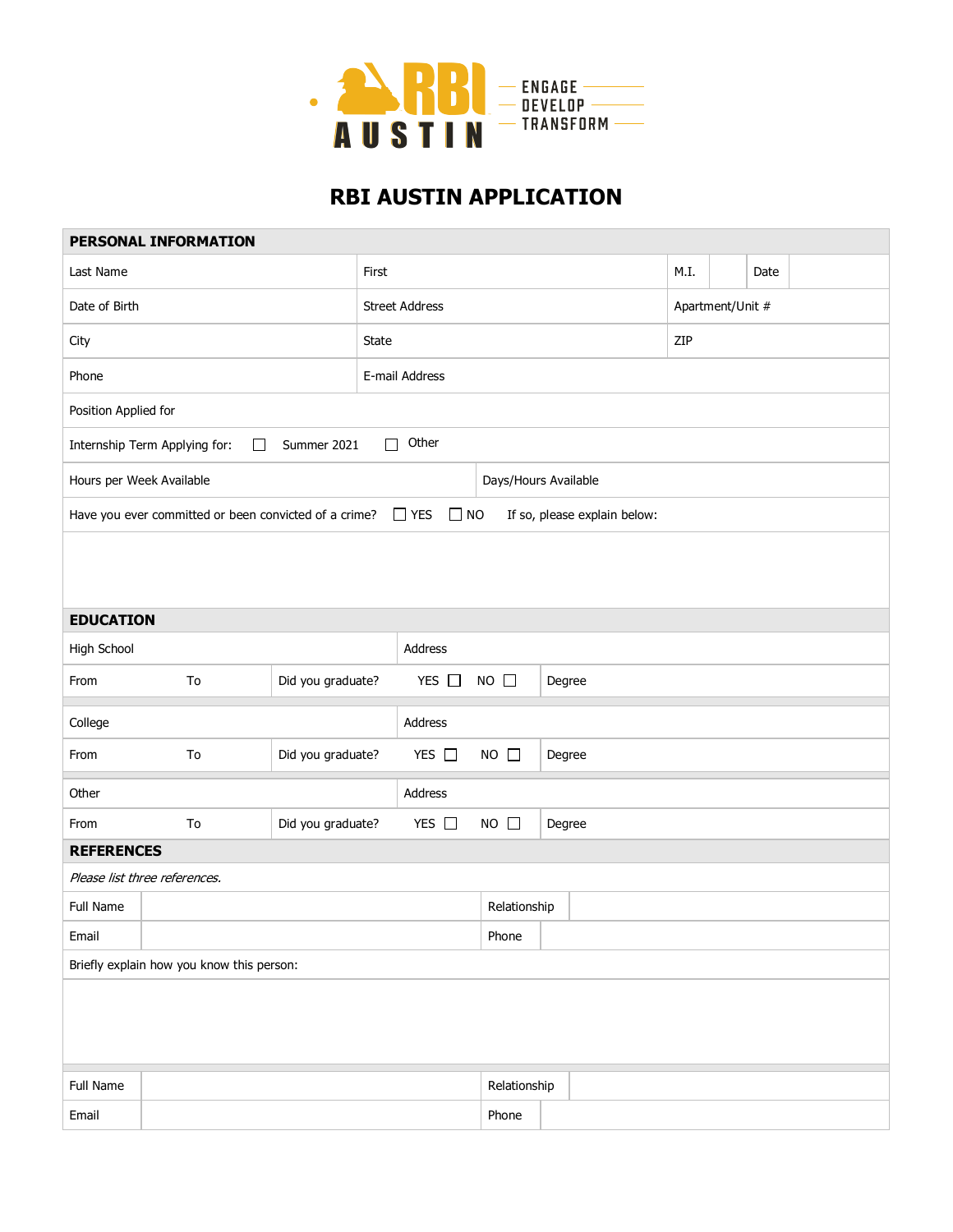|                            | Briefly explain how you know this person: |                    |              |            |
|----------------------------|-------------------------------------------|--------------------|--------------|------------|
|                            |                                           |                    |              |            |
|                            |                                           |                    |              |            |
| Full Name                  |                                           |                    | Relationship |            |
| Email                      |                                           |                    | Phone        |            |
|                            | Briefly explain how you know this person: |                    |              |            |
|                            |                                           |                    |              |            |
|                            |                                           |                    |              |            |
|                            |                                           |                    |              |            |
| Name of Employer           | PREVIOUS WORK EXPERIENCE                  |                    |              | Phone      |
| Address                    |                                           |                    |              | Supervisor |
| Role and Responsibilities  |                                           |                    |              |            |
|                            |                                           |                    |              |            |
|                            |                                           |                    |              |            |
|                            |                                           |                    |              |            |
| From                       | To                                        | Reason for Leaving |              |            |
|                            |                                           |                    |              |            |
|                            |                                           |                    |              |            |
| Name of Employer           |                                           |                    |              | Phone      |
| Address                    |                                           |                    |              | Supervisor |
| Role and Responsibilities  |                                           |                    |              |            |
|                            |                                           |                    |              |            |
|                            |                                           |                    |              |            |
| From                       | To                                        | Reason for Leaving |              |            |
| Name of Employer           |                                           |                    |              | Phone      |
| Address                    |                                           |                    |              | Supervisor |
| Roles and Responsibilities |                                           |                    |              |            |
|                            |                                           |                    |              |            |
|                            |                                           |                    |              |            |
|                            |                                           |                    |              |            |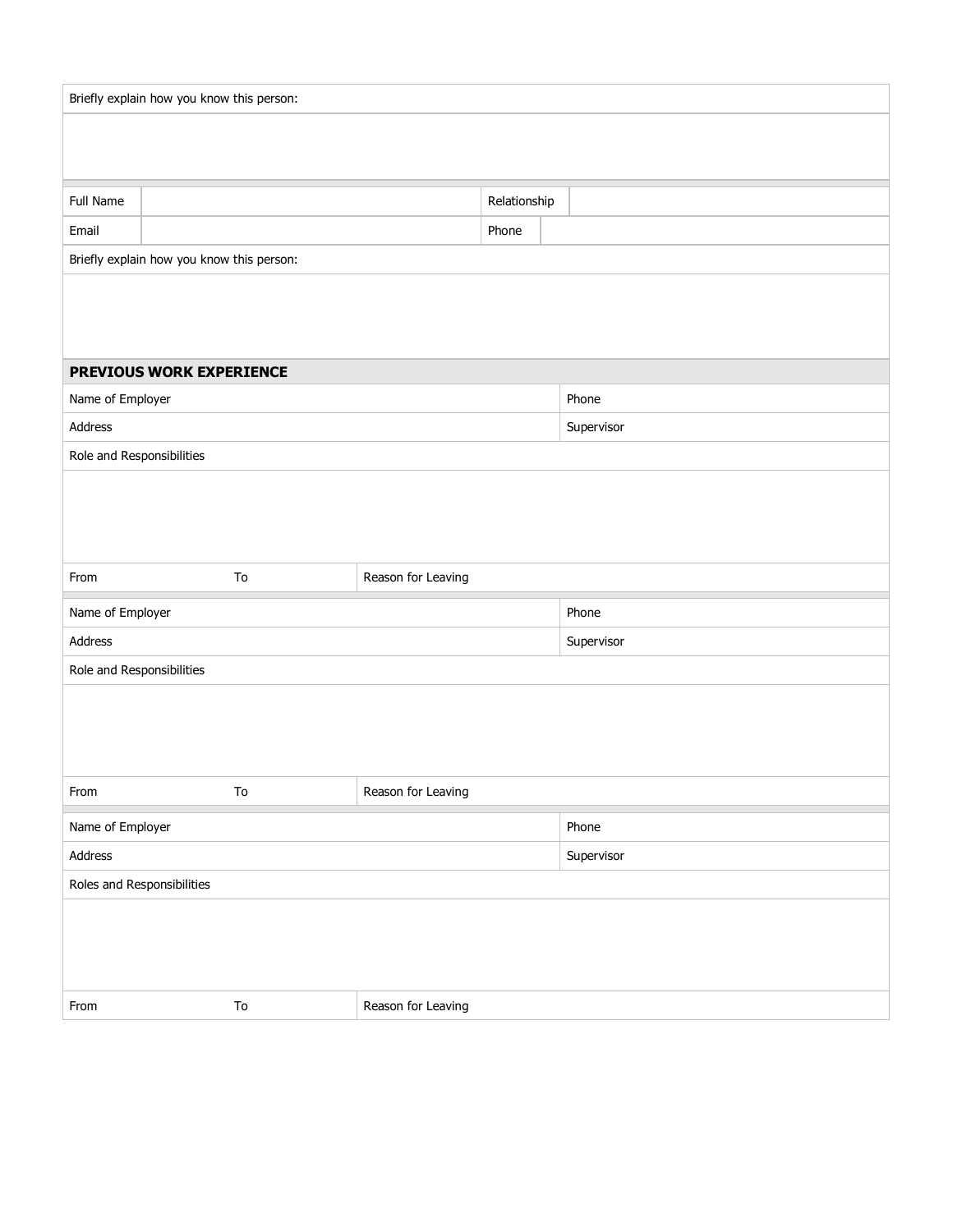| GIFTS AND SKILLS QUESTIONS                                                                         |
|----------------------------------------------------------------------------------------------------|
| 1. Teamwork is a necessity at RBI Austin. What are your greatest assets and liabilities to a team? |
|                                                                                                    |
|                                                                                                    |
|                                                                                                    |
|                                                                                                    |
|                                                                                                    |
|                                                                                                    |
| 2. Please share with us why you want to work at RBI Austin.                                        |
|                                                                                                    |
|                                                                                                    |
|                                                                                                    |
|                                                                                                    |
|                                                                                                    |
|                                                                                                    |
|                                                                                                    |
| 3. Please detail any baseball/softball related experience below:                                   |
|                                                                                                    |
|                                                                                                    |
|                                                                                                    |
|                                                                                                    |
|                                                                                                    |
|                                                                                                    |
| <b>GENERAL QUESTIONS</b>                                                                           |
| 1. How did you hear about RBI Austin?                                                              |
|                                                                                                    |
|                                                                                                    |
|                                                                                                    |
|                                                                                                    |
|                                                                                                    |
|                                                                                                    |
| 2. Please detail any other information relevant to the position for which you are applying:        |
|                                                                                                    |
|                                                                                                    |
|                                                                                                    |
|                                                                                                    |
|                                                                                                    |
|                                                                                                    |
|                                                                                                    |